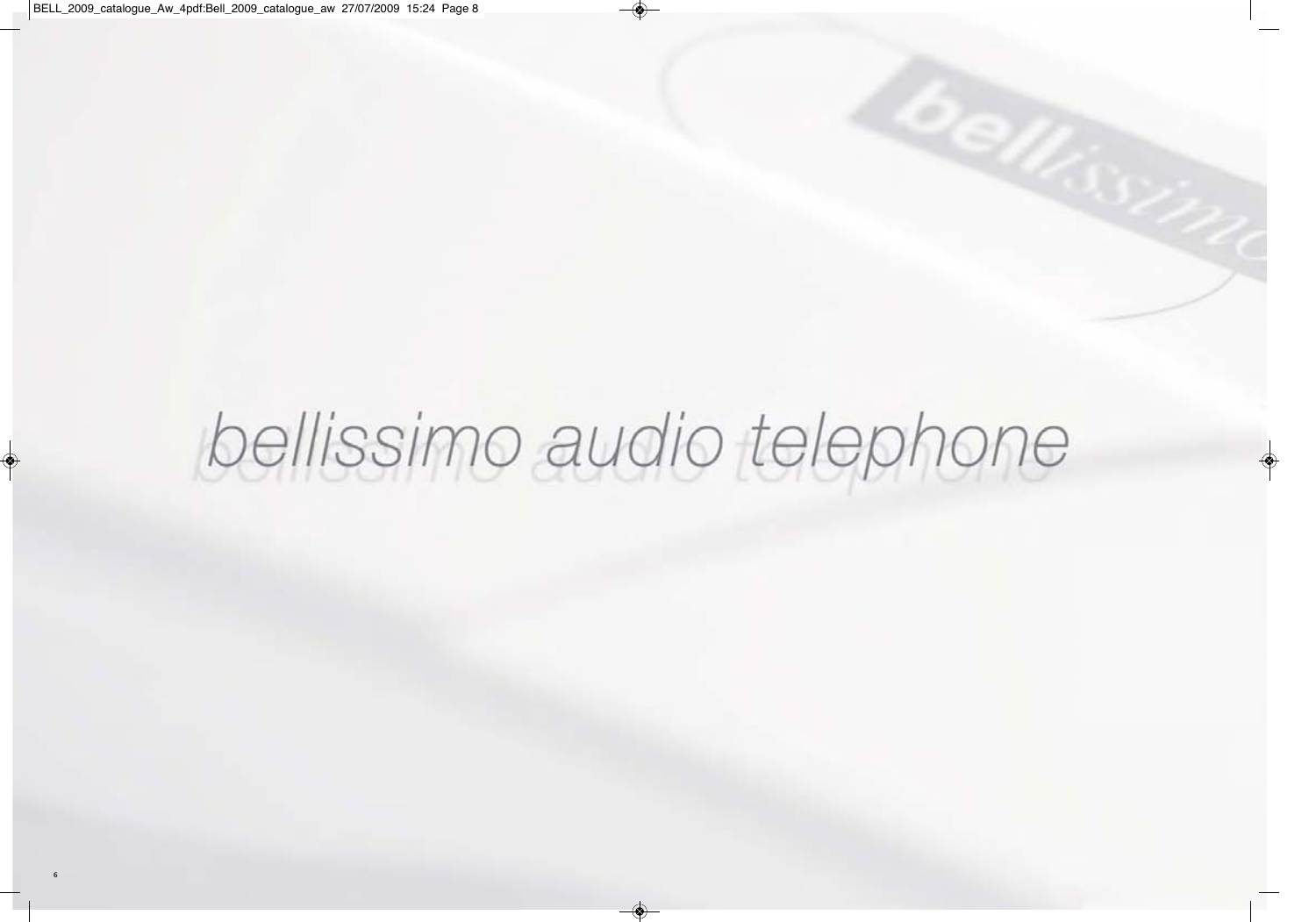

The **bell***issimo* audio telephone complements the **bell***issimo* video range. It incorporates the extra functions and features of the video system which is often requested by specifiers for audio systems.

The contemporary design has an extremely slim profile giving the telephone a flush-effect when mounted on the wall. The telephone is manufactured from high impact white ABS plastic with two 'softtouch' silicone rubber push-buttons that are selectively backlit and clearly marked with symbols.

## Two models are currently available;

**model BS-A** for audio extensions on the bellissimo video systems or for connection to the bellcall digital systems.

**model BS-LX** available for connection to any of our standard 12v DC door entry systems and can be considered as a direct replacement for the model 500LX telephone previously supplied.

**7**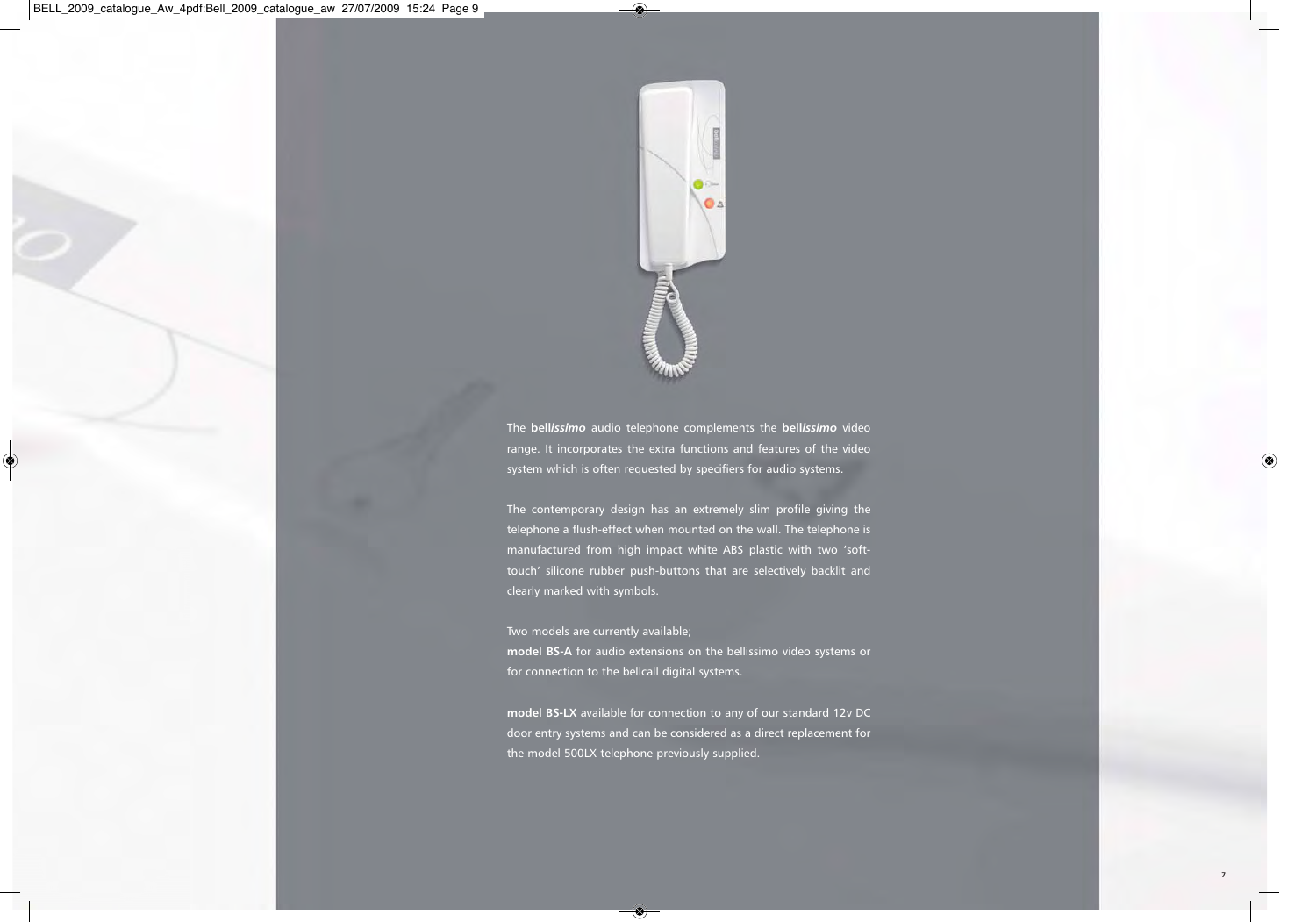# bellissimo audio telephone



**8**

Model BS-LX Model BS-A

The slim-line white bellissimo audio telephones are manufactured from high impact ABS plastic and have a flush effect profile when mounted on the wall.

**bell** 

 $0a$ 

The white handset cord is coiled and has a plug-in connector at the telephone base. No wires or parts are connected to the removable cover so that that when it is removed there is no risk of damage.